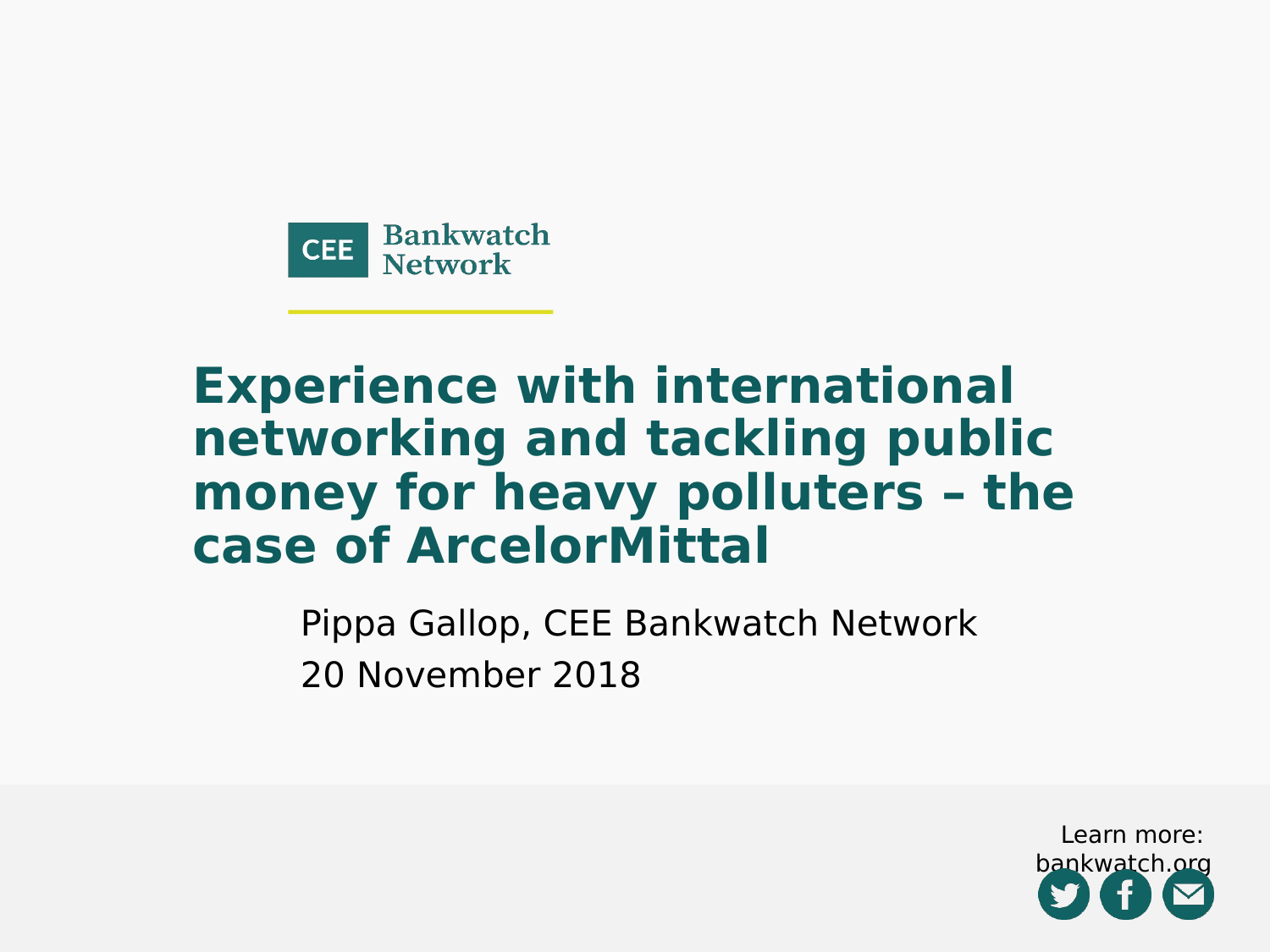### **Which locations and financing?**

Temirtau, Kazakhstan

- IFC and EBRD loans 1997-2007 (especially EBRD mine safety loan) Galati, Romania

- EBRD loan 2001
- Zenica, Bosnia-Herzegovina
- EBRD loan 2005

Kriviy Rih, Ukraine

- EBRD loan 2006 (now new one 2017 as well)

Skopje, Macedonia

- EBRD loan, 2005

EIB EUR 250 loan for ArcelorMittal R&D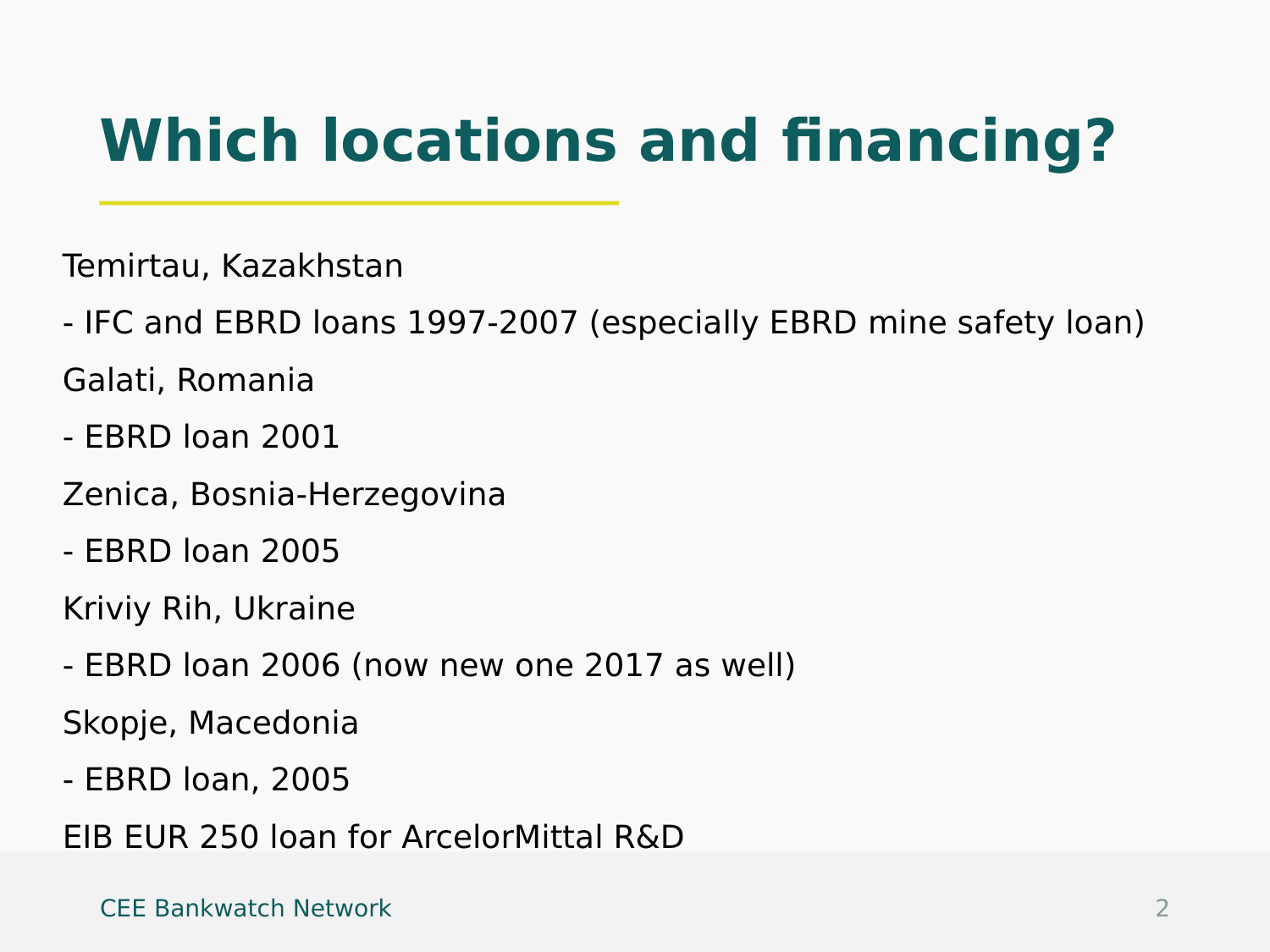### **Other ArcelorMittal locations that attracted controversy**

Ostrava, Czech Republic

Vanderbijlpark, South Africa

Cleveland, Ohio, USA

Iron Ore Mine, Nimba County, Liberia

Planned steel mills, Orissa, Jharkhand, India (scrapped)

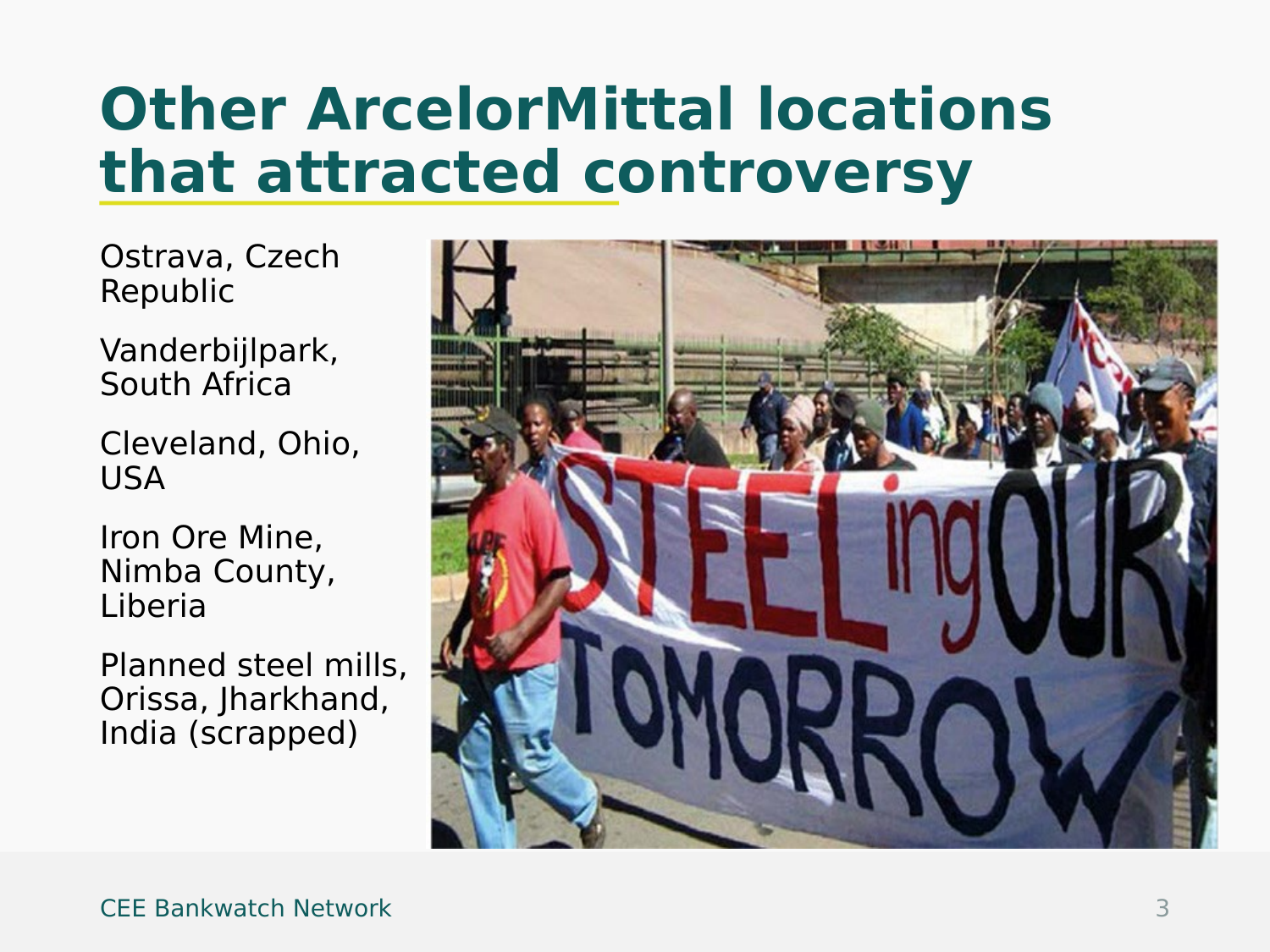### **Why did we start?**

Trend of Mittal/ArcelorMittal buying up old polluting steelmills. Matter of principle – Public money must benefit the public. International financial institutions (IFIs) standards often higher than national ones.

International institutions sometimes more responsive than national ones.

The company has measurable obligations to fulfil so there are clear issues to track.

For change to happen, needed one or more of:

- Legal pressure
- Financial pressure
- Public pressure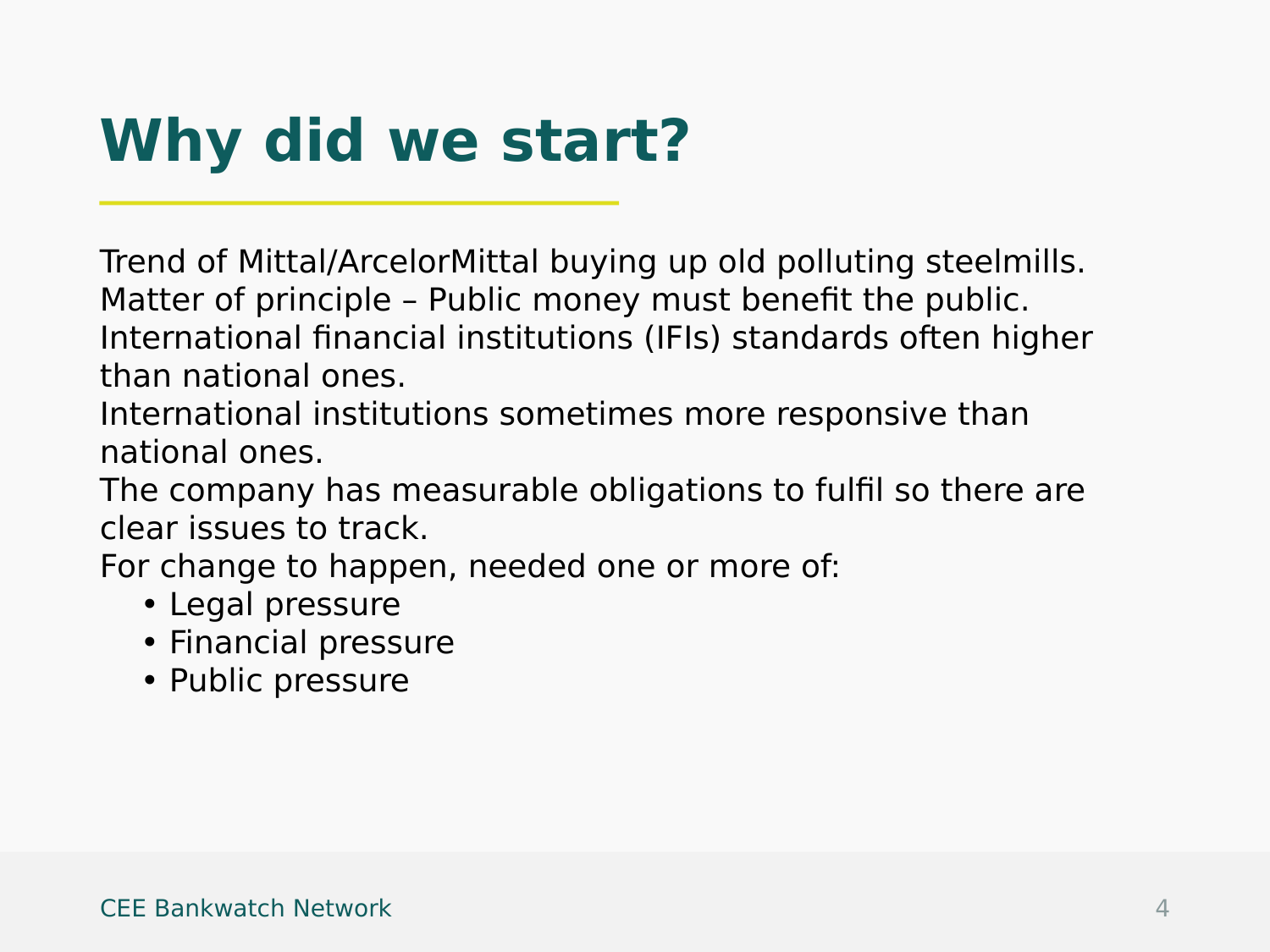### **What were our goals?**

• To ensure that public loans for ArcelorMittal brought as many environmental and safety improvements as possible.

 • To stop further public loans for ArcelorMittal until it improved its performance.

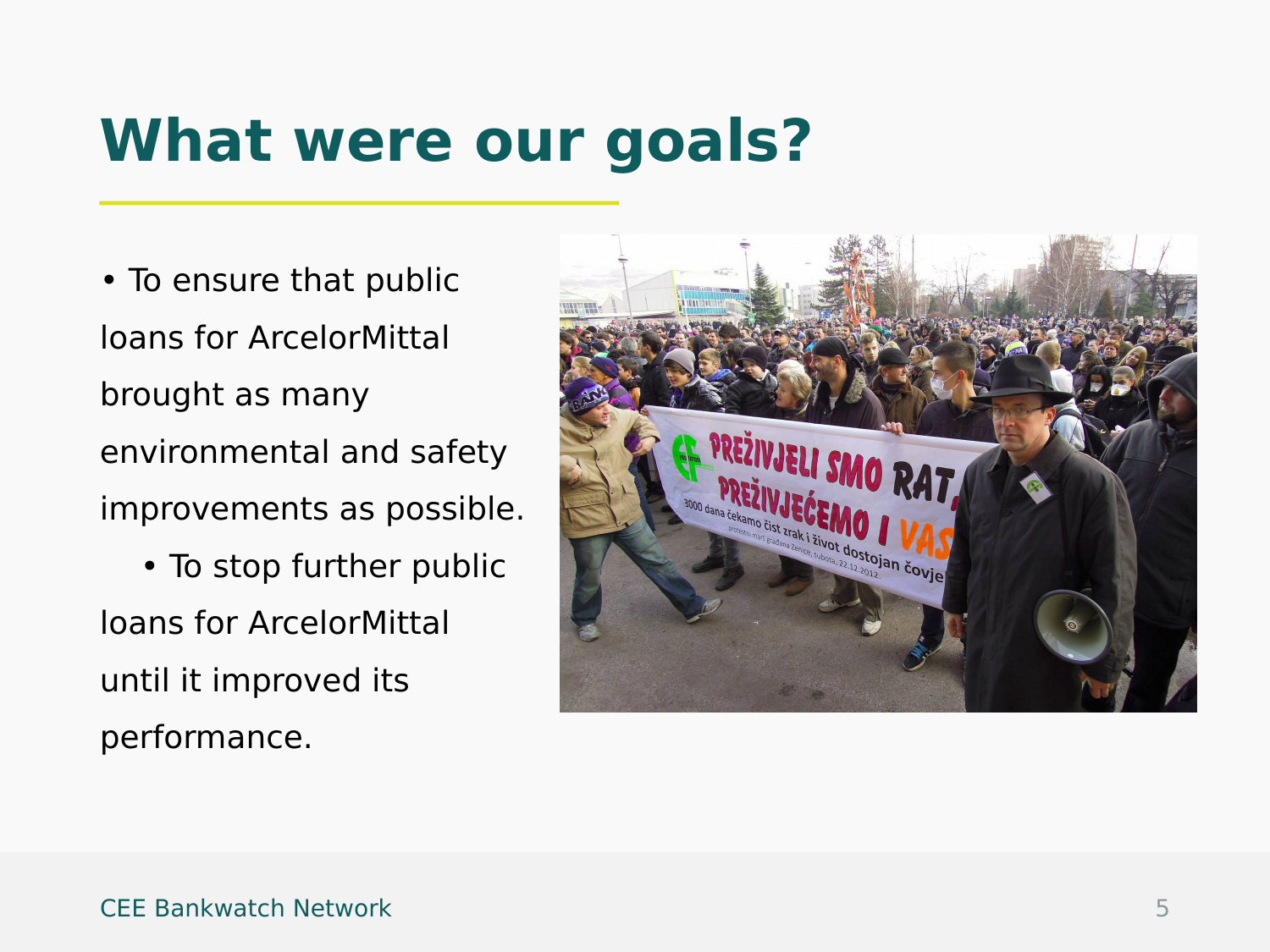### **Global Action on ArcelorMittal**

 • Very different groups from around the world, from Eco-Museum to Vaal Environmental Justice Alliance to Friends of the Earth International, EPS (now Frank Bold) to Ohio Citizen Action.

- Totally different modes of operating
- But surprising similarities in ArcelorMittal's modus operandi.
- Helped to put pressure on the company in countries where protest is difficult.
- Was able to make quite an impression in Luxembourg as the home of the company.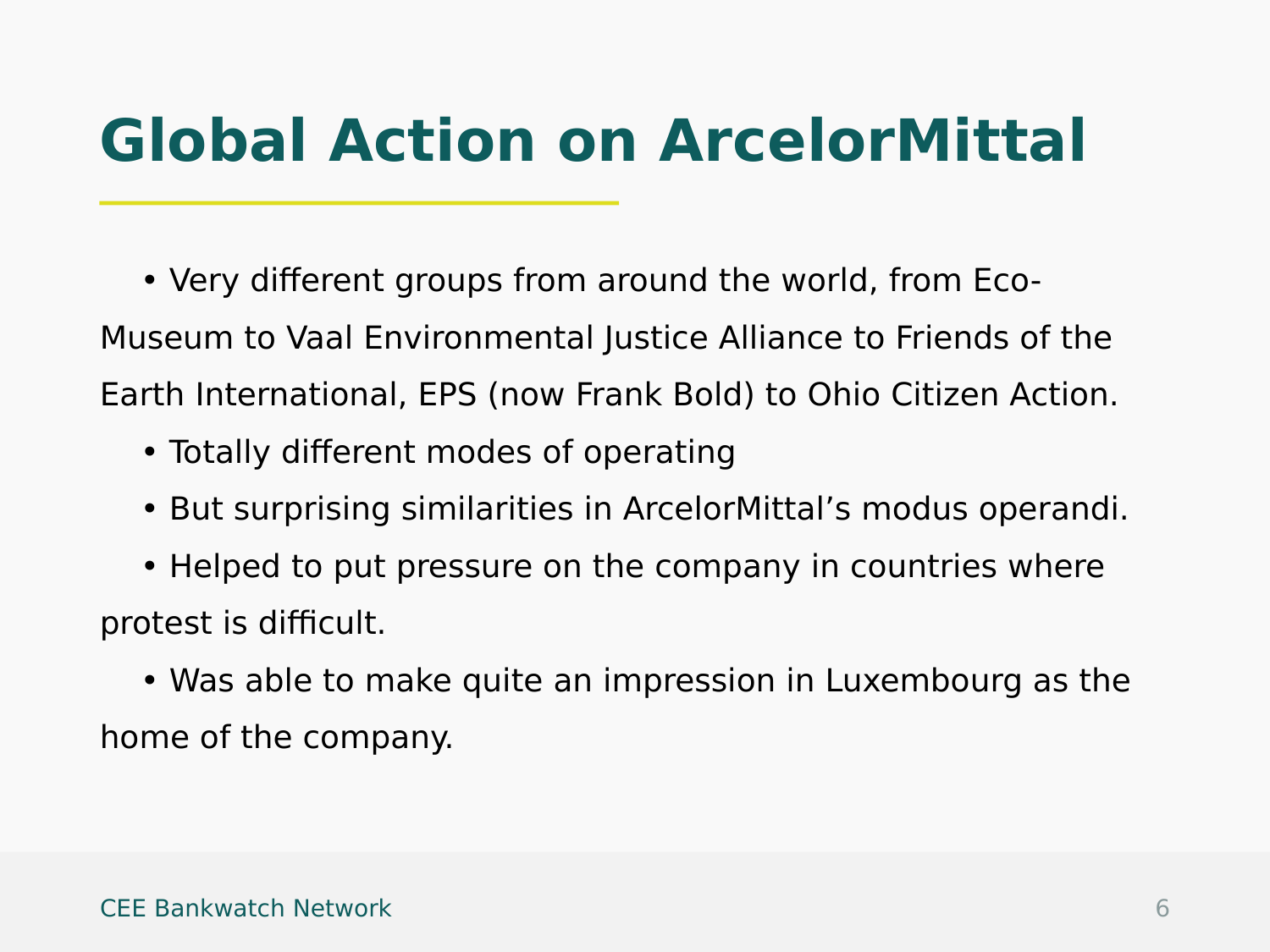### **What did we do?**

- Monitoring of environmental and social conditions of AM's loans.
- Field visits to Zenica and Temirtau.
- Meetings with the EBRD and the company.
- Setting up the Global Action on ArcelorMittal coalition.
- Protest at ArcelorMittal's annual meeting in Luxembourg.
- Commenting on the company's environmental and social initiatives.
- 2011 FoEI complaint under OECD Guidelines for Multinational Enterprises re. Liberia operations
- 2009 Norwegian Government Pension Fund Global Complaint
- 2009 EIB complaint about AM's ability to finance projects from other sources

#### CEE Bankwatch Network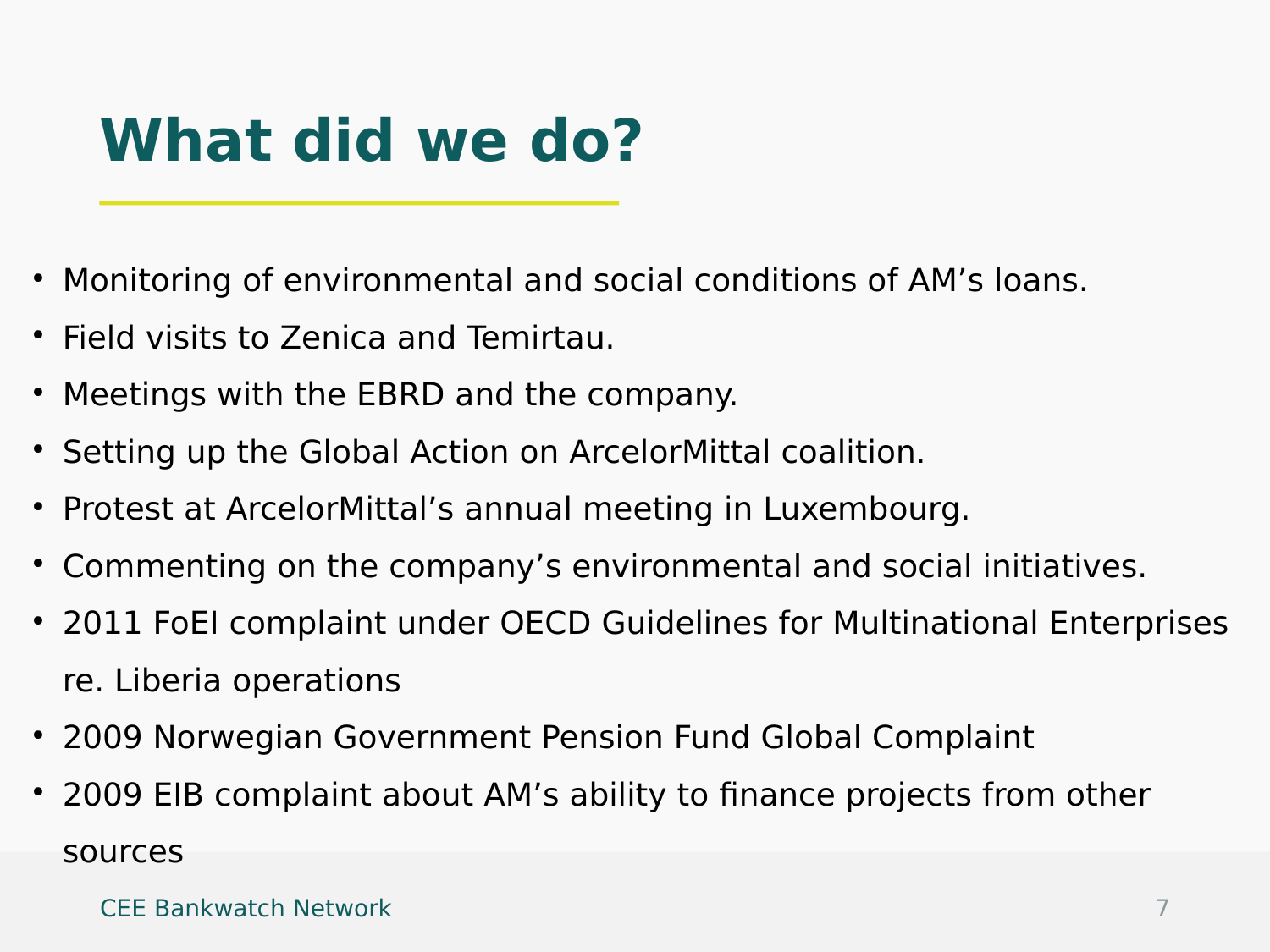# **What did we do (2)?**

### **ArcelorMittal: Going nowhere slowly**

A review of the global steel giant's environmental and social impacts in 2008-2009



extractive industries: blessing or curse?



CEE Bankwatch Network

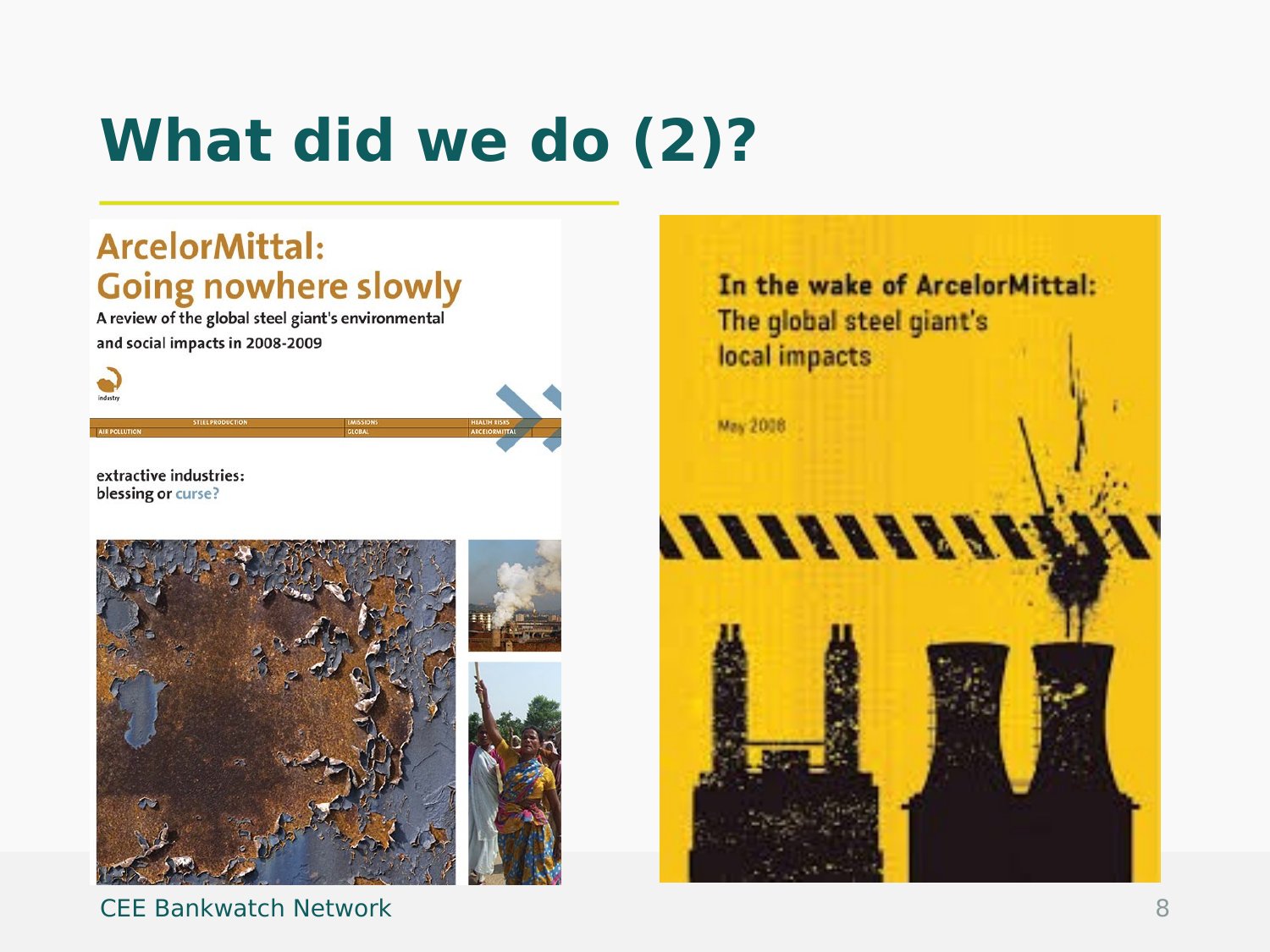### **We were not the only ones**



CEE Bankwatch Network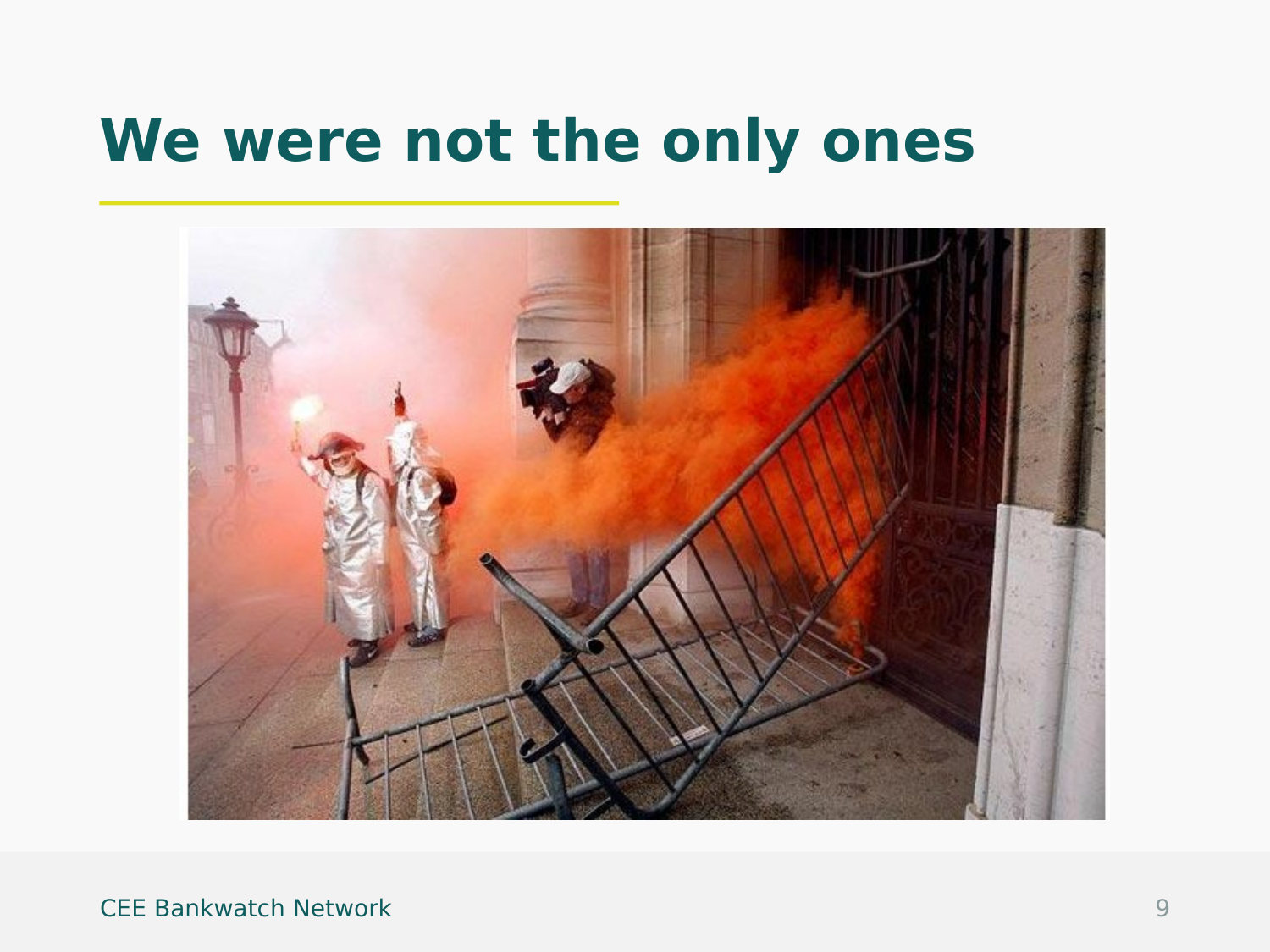### **What did we achieve?**

 • Media visibility of ArcelorMittal as a problem company in some countries.

 • The EBRD acknowledged ArcelorMittal was a problem client and intensified its monitoring of the company.

 • ArcelorMittal felt obliged to improve its image – but didn't do enough.

 • Some improvements in health and safety equipment in Kazakhstan.